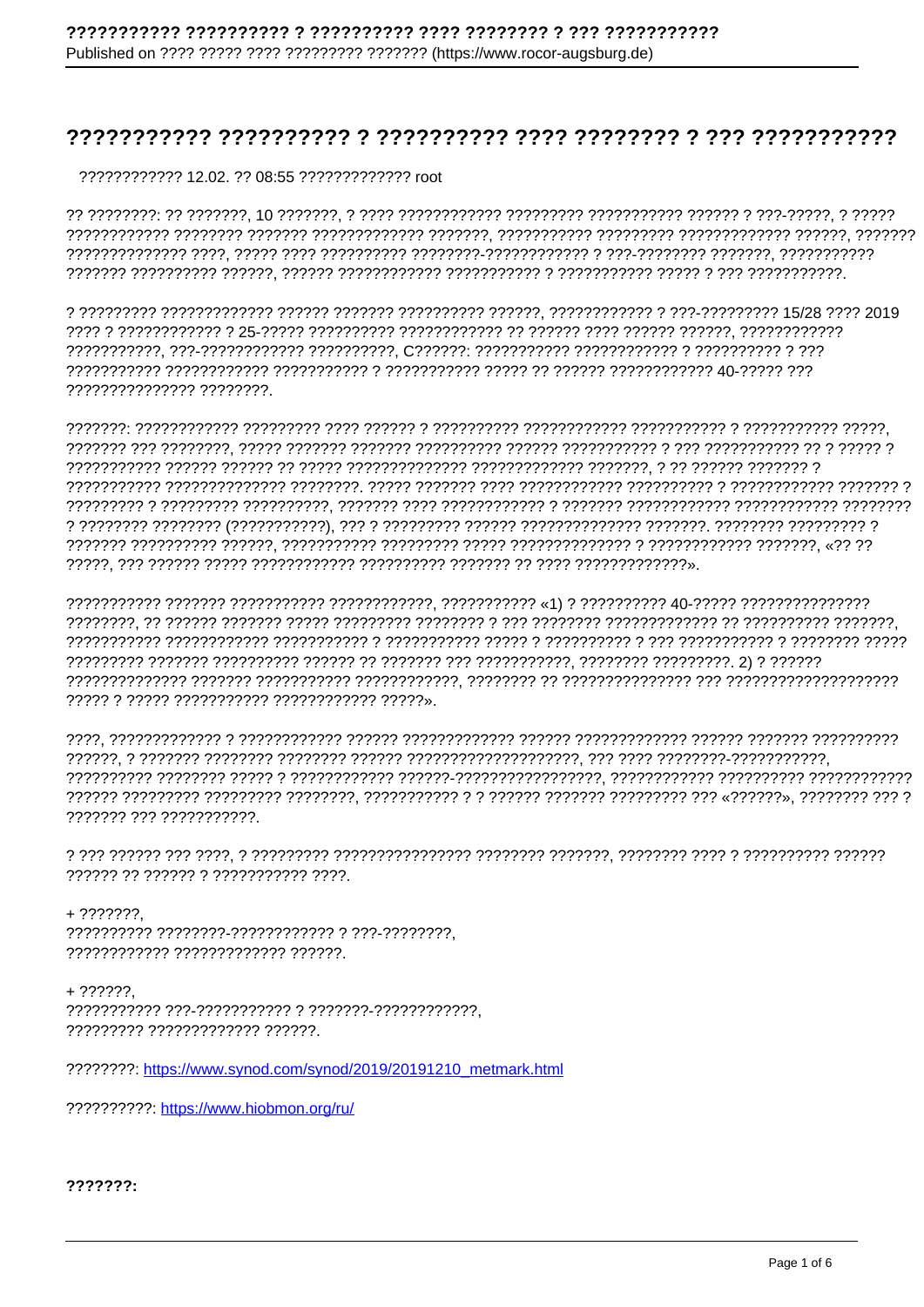

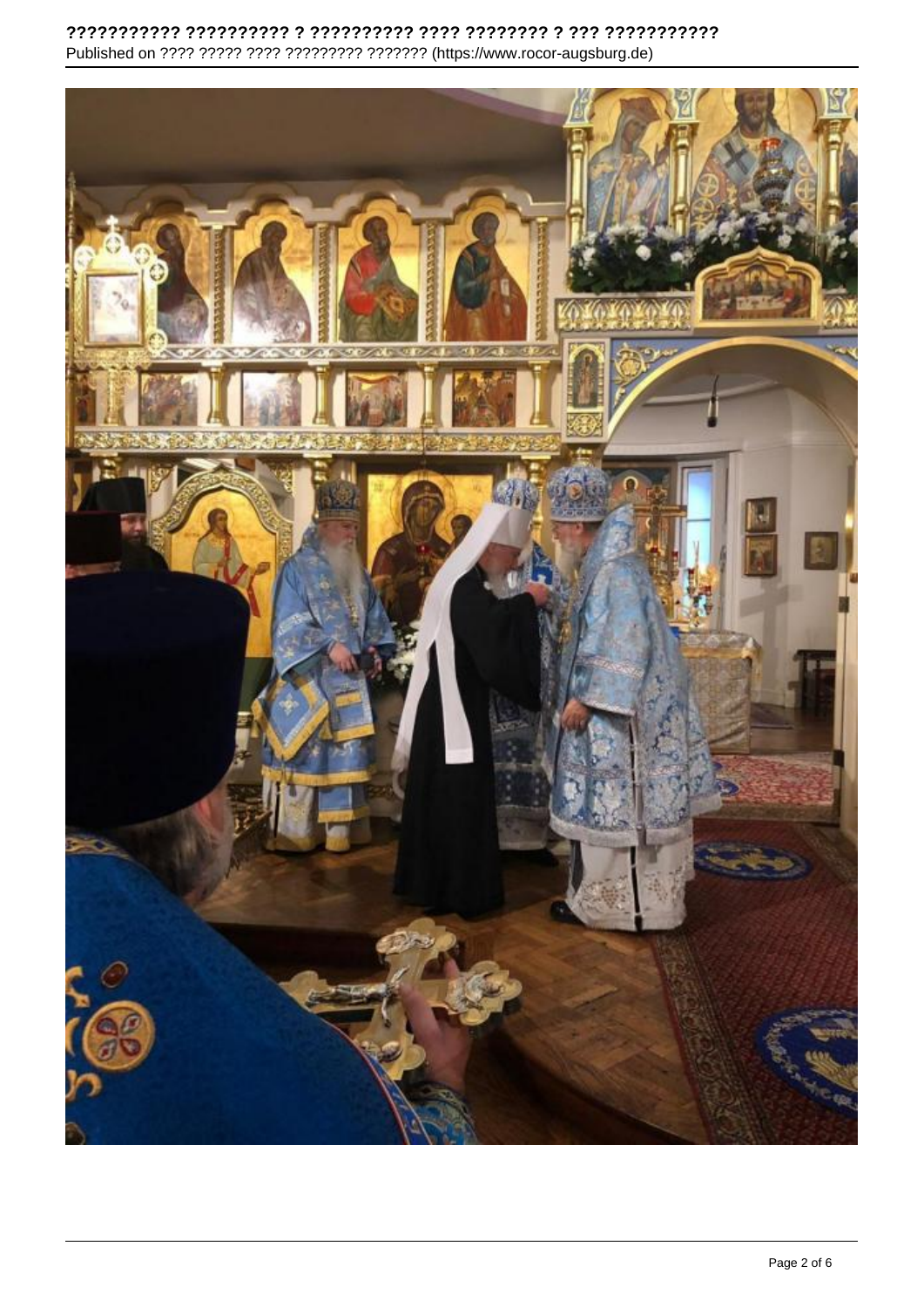## **??????????? ?????????? ? ?????????? ???? ???????? ? ??? ???????????** Published on ???? ????? ???? ????????? ??????? (https://www.rocor-augsburg.de)

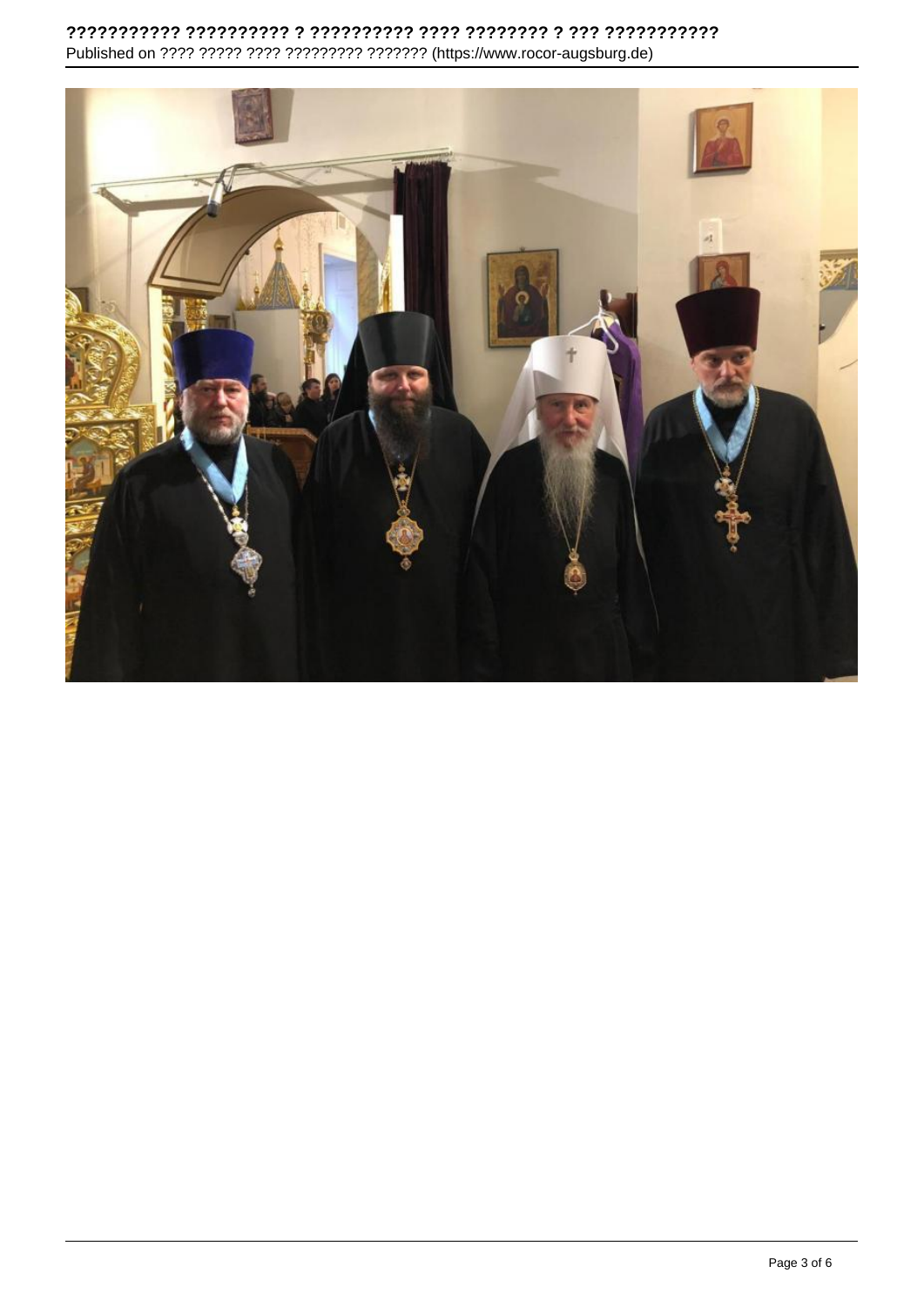## **??????????? ?????????? ? ?????????? ???? ???????? ? ??? ???????????** Published on ???? ????? ???? ????????? ??????? (https://www.rocor-augsburg.de)